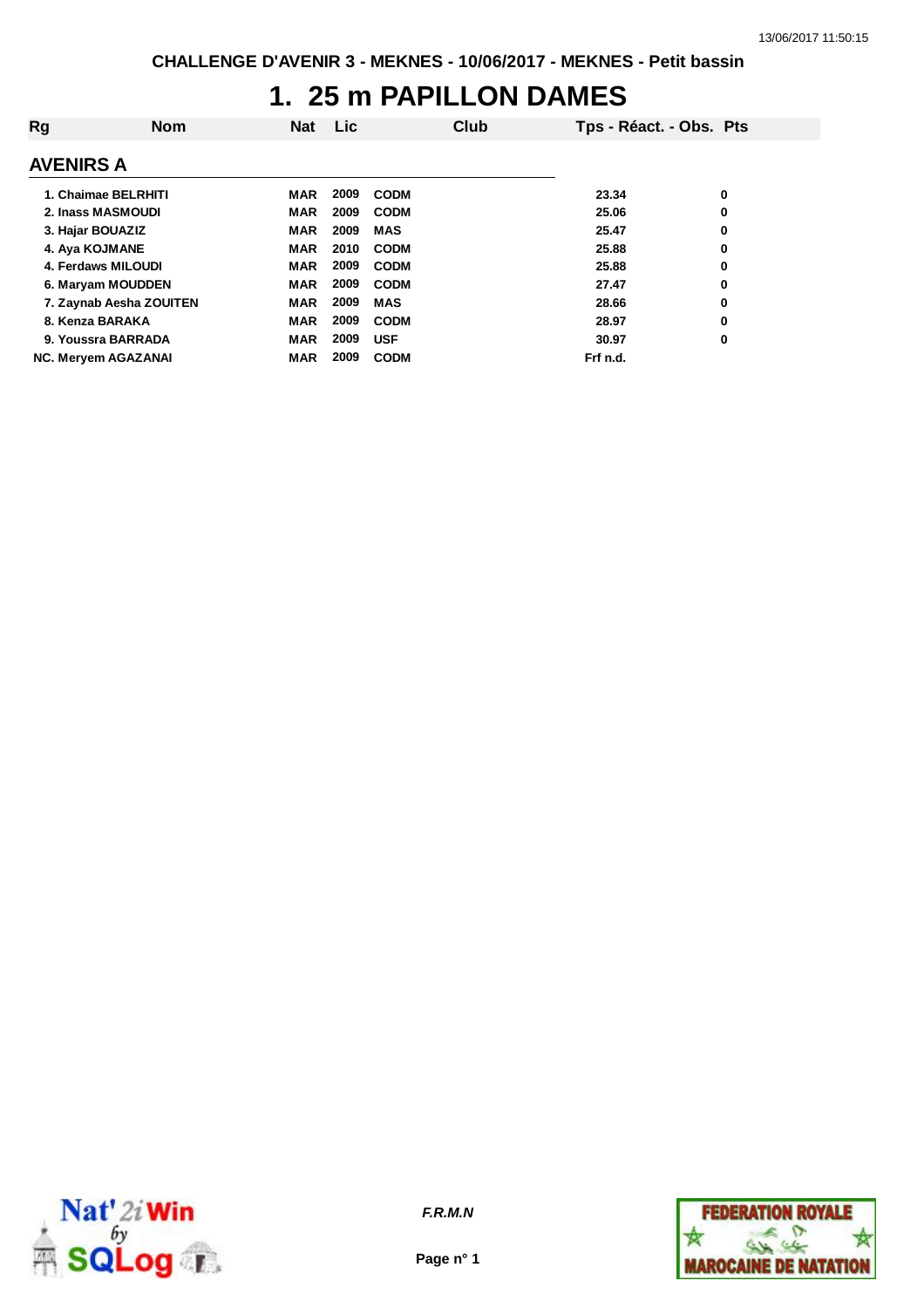# **2. 25 m PAPILLON MESSIEURS**

| Rg               | <b>Nom</b>                    | <b>Nat</b> | <b>Lic</b> |             | Club | Tps - Réact. - Obs. Pts |   |
|------------------|-------------------------------|------------|------------|-------------|------|-------------------------|---|
| <b>AVENIRS A</b> |                               |            |            |             |      |                         |   |
| 1. Adnane LAALEJ |                               | MAR        | 2010       | <b>CODM</b> |      | 22.34                   | 0 |
|                  | 2. Mohamed Adam HAMMANI       | MAR        | 2009       | <b>UNO</b>  |      | 22.63                   | 0 |
|                  | 3. Mohamed Tajeddine LARHLIMI | MAR        | 2009       | <b>CODM</b> |      | 25.03                   | 0 |
| 4. Imad IDRISSI  |                               | <b>MAR</b> | 2009       | <b>CODM</b> |      | 25.88                   | 0 |



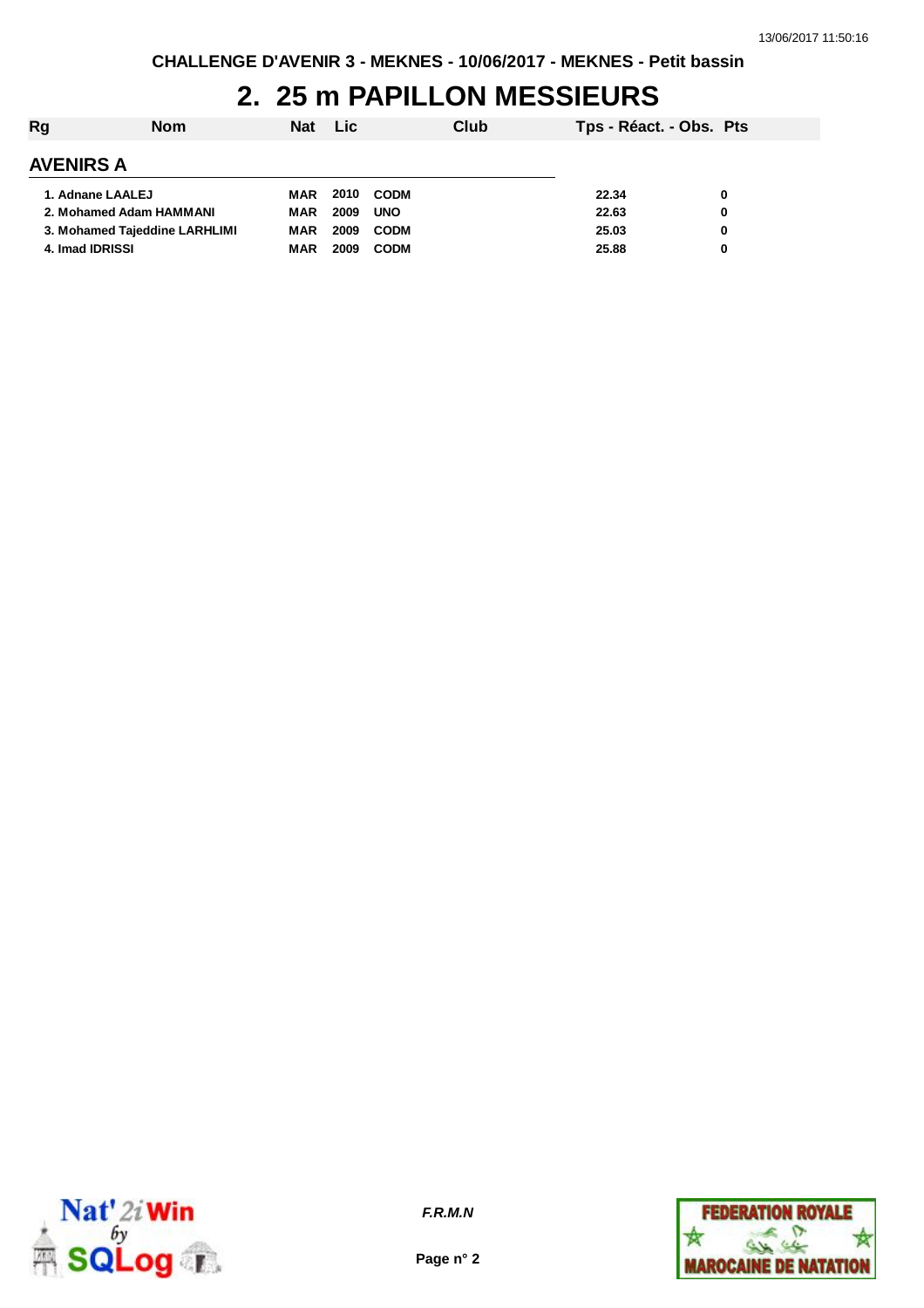## **3. 50 m PAPILLON DAMES**

| Rg               | <b>Nom</b>          | <b>Nat</b> | <b>Lic</b> |             | Club | Tps - Réact. - Obs. Pts |     |
|------------------|---------------------|------------|------------|-------------|------|-------------------------|-----|
| <b>AVENIRS B</b> |                     |            |            |             |      |                         |     |
|                  | 1. Hiba BOUARGANE   | MAR        | 2008       | <b>CODM</b> |      | 46.41                   | 145 |
|                  | 2. Rim ELMOUNE      | <b>MAR</b> | 2008       | <b>CODM</b> |      | 53.32                   | 96  |
|                  | 3. Hidaya LYAMANI   | <b>MAR</b> | 2008       | <b>CODM</b> |      | 53.66                   | 94  |
|                  | 4. Malak ISMAILI    | <b>MAR</b> | 2008       | <b>CODM</b> |      | 53.72                   | 94  |
|                  | 5. Maryam BENMOUMEN | <b>MAR</b> | 2008       | <b>CODM</b> |      | 56.82                   | 79  |
|                  | 6. Houda ESSONNI    | <b>MAR</b> | 2008       | <b>CODM</b> |      | 1:01.41                 | 62  |
|                  | 7. Sara EL KHABCHI  | <b>MAR</b> | 2008       | <b>DNF</b>  |      | 1:02.82                 | 58  |
|                  |                     |            |            |             |      |                         |     |



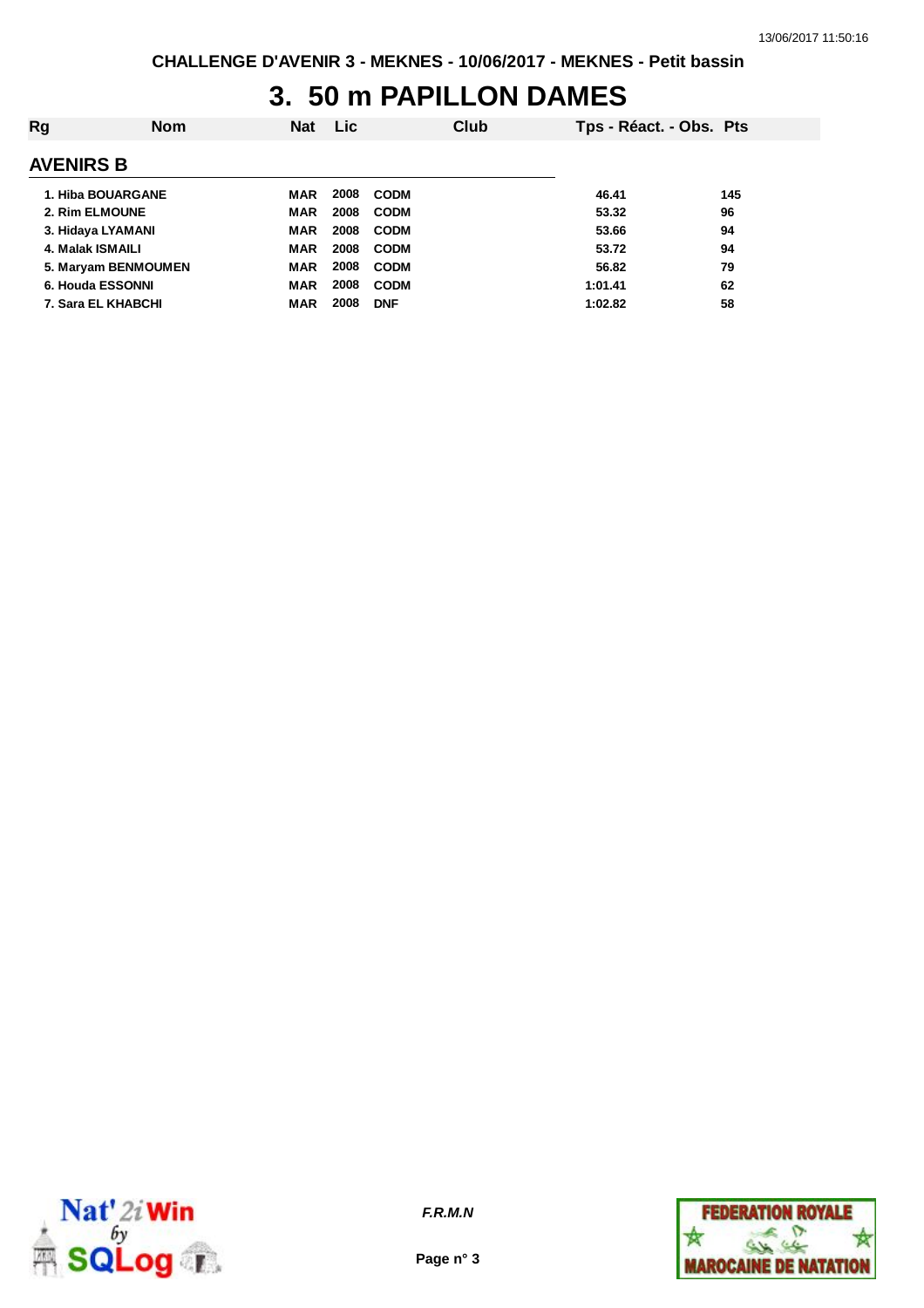## **4. 50 m PAPILLON MESSIEURS**

| Rg                        | <b>Nom</b> | <b>Nat</b> | <b>Lic</b> |             | Club | Tps - Réact. - Obs. Pts |    |
|---------------------------|------------|------------|------------|-------------|------|-------------------------|----|
| <b>AVENIRS B</b>          |            |            |            |             |      |                         |    |
| 1. Mohamed Amine TOUITA   |            | <b>MAR</b> | 2008       | <b>CODM</b> |      | 52.45                   | 78 |
| 2. Driss DRISSI           |            | <b>MAR</b> | 2008       | <b>SNF</b>  |      | 54.05                   | 71 |
| 3. Jad NAJI               |            | <b>MAR</b> | 2008       | <b>CODM</b> |      | 56.56                   | 62 |
| 4. Iyyad LAAMARTI         |            | <b>MAR</b> | 2008       | <b>CODM</b> |      | 56.95                   | 61 |
| NC. Abderrahmane ELAMINE  |            | <b>MAR</b> | 2008       | <b>CODM</b> |      | Dsg NI                  | 0  |
| NC. Mohamed Amine ELMRANI |            | <b>MAR</b> | 2008       | <b>CODM</b> |      | Dsg NI                  | 0  |



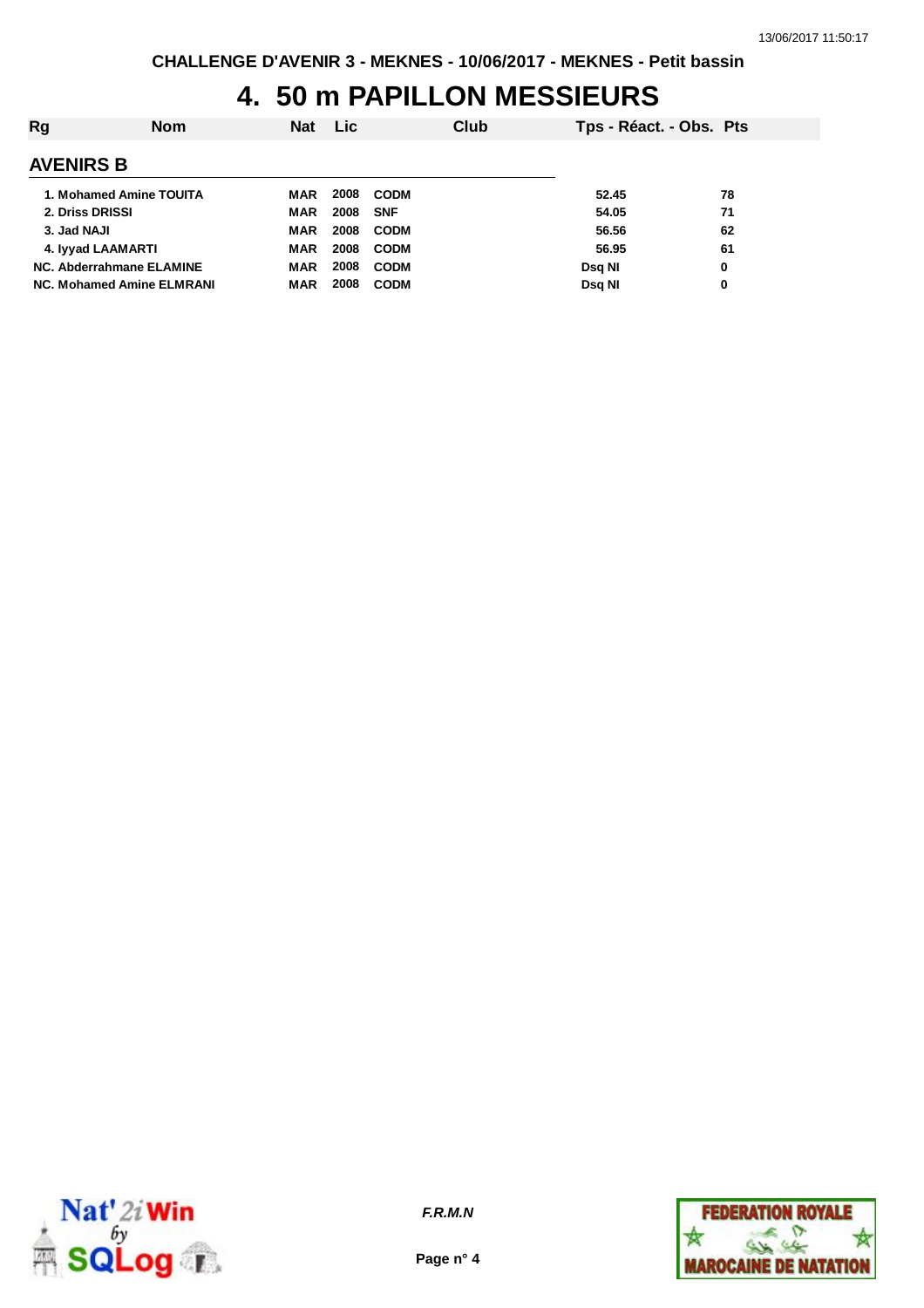# **5. 25 m DOS DAMES**

| Rg                        | <b>Nom</b>                   | <b>Nat</b> | <b>Lic</b> |             | Club | Tps - Réact. - Obs. Pts |   |
|---------------------------|------------------------------|------------|------------|-------------|------|-------------------------|---|
| <b>AVENIRS A</b>          |                              |            |            |             |      |                         |   |
| 1. Hajar BOUAZIZ          |                              | <b>MAR</b> | 2009       | <b>MAS</b>  |      | 21.90                   | 0 |
|                           | 2. Hafsa ELBOUHASSANI        | <b>MAR</b> | 2009       | <b>CODM</b> |      | 23.86                   | 0 |
|                           | 3. Khadija JEDOUANE          | <b>MAR</b> | 2009       | <b>CODM</b> |      | 26.13                   | 0 |
| 4. Manar HAMZIA           |                              | <b>MAR</b> | 2009       | <b>CODM</b> |      | 26.38                   | 0 |
|                           | 5. Kenza BOUZAROUATA         | <b>MAR</b> | 2009       | <b>CODM</b> |      | 26.52                   | 0 |
| 6. Sara ZAKRI             |                              | <b>MAR</b> | 2009       | <b>USF</b>  |      | 26.54                   | 0 |
|                           | 7. Rihab GUETTAB             | <b>MAR</b> | 2009       | <b>USF</b>  |      | 27.28                   | 0 |
|                           | 8. Hajar AMRAOUI             | <b>MAR</b> | 2009       | <b>MCO</b>  |      | 28.02                   | 0 |
| 9. Aya BOUHALI            |                              | <b>MAR</b> | 2009       | <b>USF</b>  |      | 28.35                   | 0 |
|                           | 10. Rahma Inas AYACH         | <b>MAR</b> | 2010       | <b>CAT</b>  |      | 28.78                   | 0 |
|                           | 11. Hiba BOUGARSSA           | <b>MAR</b> | 2009       | <b>CODM</b> |      | 28.91                   | 0 |
|                           | <b>12. Sirine ELYOUSFI</b>   | <b>MAR</b> | 2009       | <b>CODM</b> |      | 28.93                   | 0 |
|                           | 12. Majdouline KBIRI         | <b>MAR</b> | 2009       | <b>CODM</b> |      | 28.93                   | 0 |
| 14. Nada GUEMMI           |                              | <b>MAR</b> | 2010       | <b>UNO</b>  |      | 31.65                   | 0 |
| 15. Jana NASSIRI          |                              | <b>MAR</b> | 2010       | <b>UNO</b>  |      | 34.78                   | 0 |
|                           | <b>16. Ghita BENABDEJLIL</b> | <b>MAR</b> | 2009       | <b>USF</b>  |      | 37.06                   | 0 |
|                           | <b>NC. Wiam BOUKHNIAF</b>    | <b>MAR</b> | 2009       | <b>SNF</b>  |      | Frf n.d.                |   |
| <b>NC. Firdaous HAOUI</b> |                              | MAR        | 2009       | <b>SNF</b>  |      | Frf n.d.                |   |



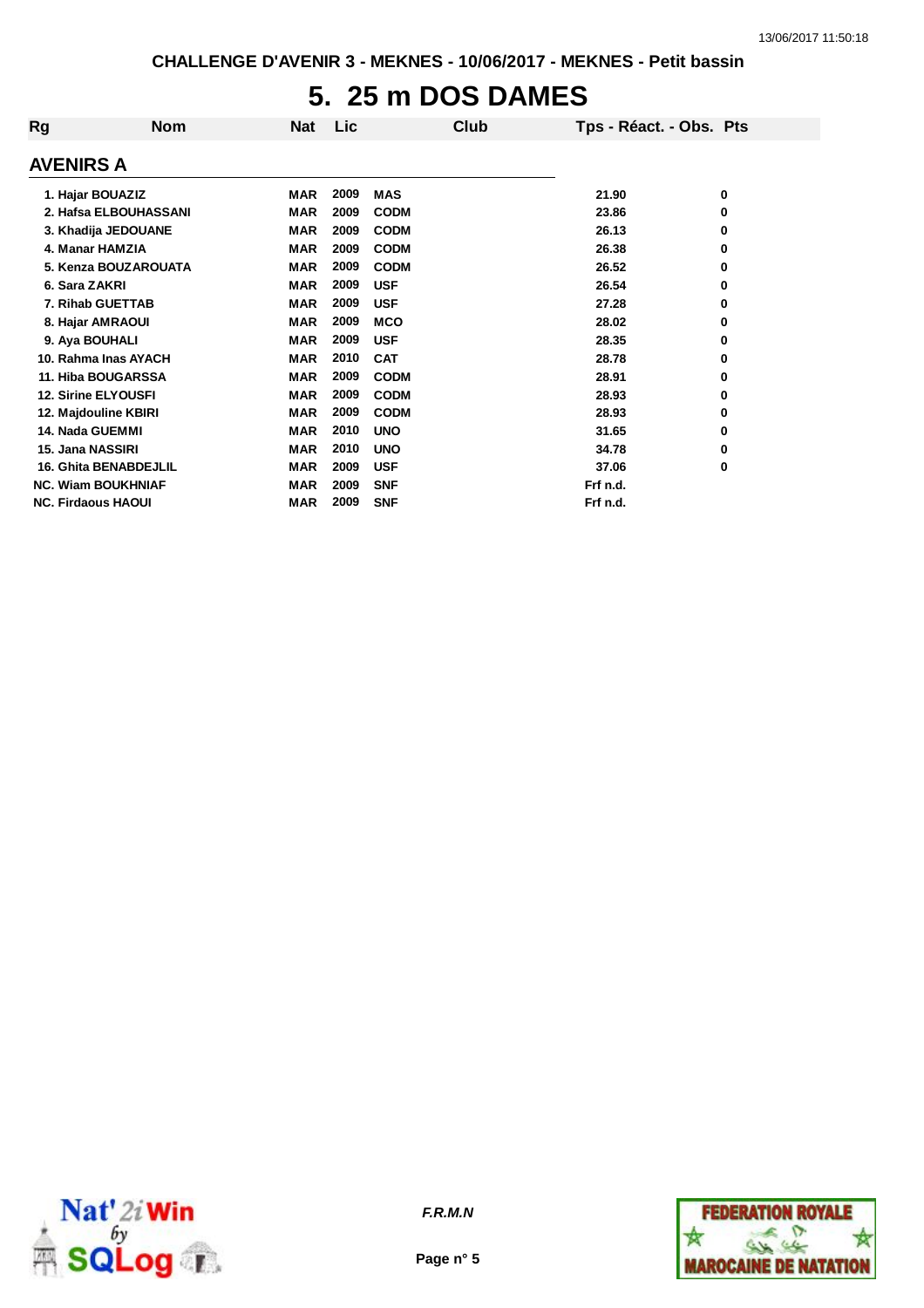## **6. 25 m DOS MESSIEURS**

| Rg                       | <b>Nom</b> | <b>Nat</b> | <b>Lic</b> |             | Club | Tps - Réact. - Obs. Pts |   |
|--------------------------|------------|------------|------------|-------------|------|-------------------------|---|
| <b>AVENIRS A</b>         |            |            |            |             |      |                         |   |
| 1. Mohamed Taha ADNANE   |            | MAR        | 2009       | <b>CODM</b> |      | 21.81                   | 0 |
| 2. Mohamed STILI         |            | MAR        | 2010       | U.S.O       |      | 23.46                   | 0 |
| 3. Houssam AYOUNI        |            | <b>MAR</b> | 2009       | <b>CODM</b> |      | 23.86                   | 0 |
| 4. Ayoub RAHALI          |            | <b>MAR</b> | 2010       | <b>CODM</b> |      | 27.66                   | 0 |
| 5. Nadem JEROUNDI        |            | <b>MAR</b> | 2010       | <b>DNF</b>  |      | 28.53                   | 0 |
| 6. Ghali FRIKECH         |            | MAR        | 2010       | <b>CODM</b> |      | 28.98                   | 0 |
| 7. Omar Houssam BENTALEB |            | <b>MAR</b> | 2010       | <b>CODM</b> |      | 30.46                   | 0 |
| 8. Mohammed HSSINOU      |            | MAR        | 2009       | <b>USF</b>  |      | 32.59                   | 0 |
| 9. Rayane TALBI          |            | MAR        | 2009       | <b>CODM</b> |      | 34.29                   | 0 |
| <b>NC. Adam DAHBI</b>    |            | <b>MAR</b> | 2009       | <b>CODM</b> |      | Frf n.d.                |   |
| NC. Larbi Ziad IDBIHI    |            | <b>MAR</b> | 2010       | <b>UNO</b>  |      | Disqual.                | 0 |



**Page n° 6**

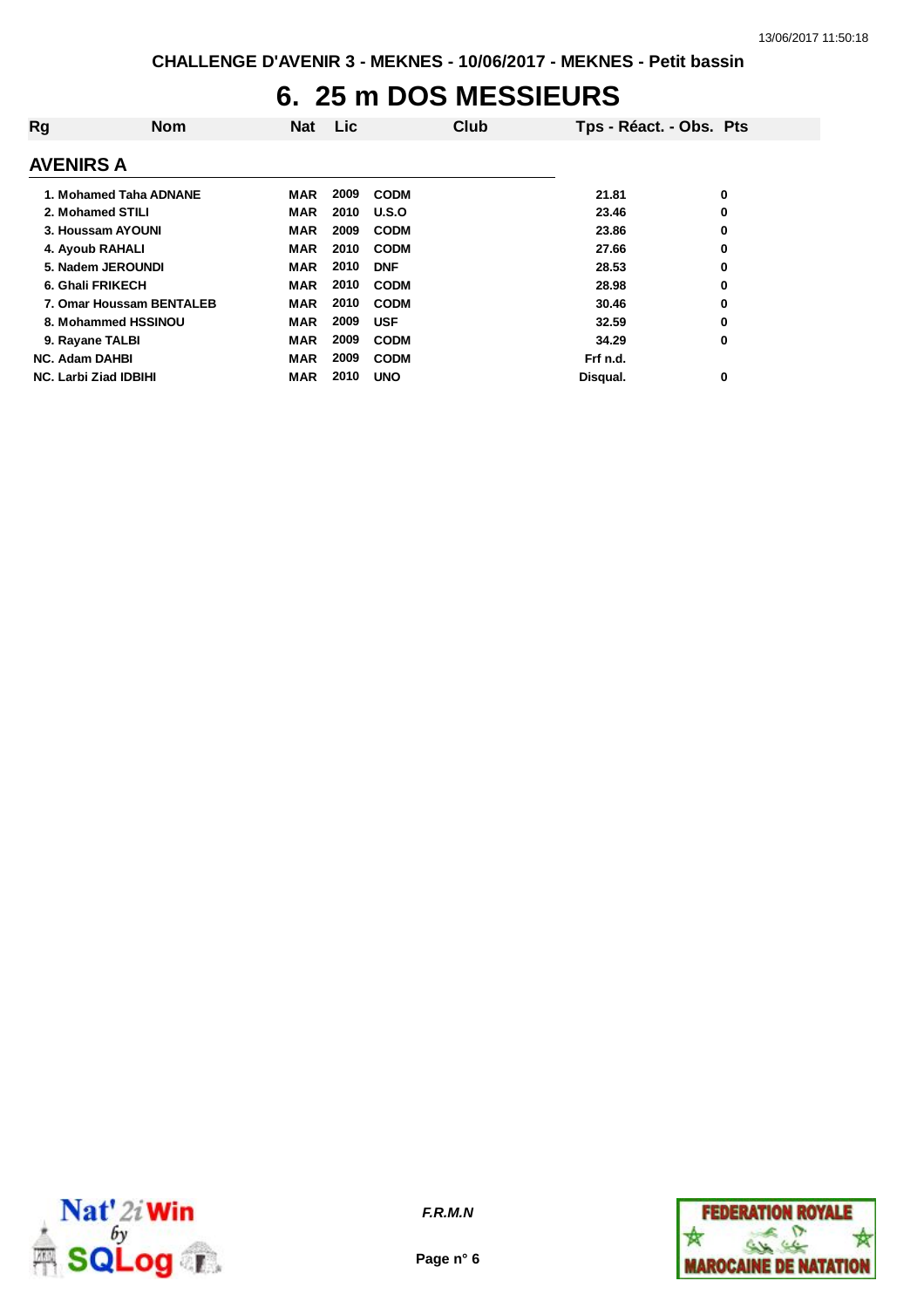# **7. 50 m DOS DAMES**

| Rg                        | <b>Nom</b>                | <b>Nat</b> | <b>Lic</b> |             | Club | Tps - Réact. - Obs. Pts |     |
|---------------------------|---------------------------|------------|------------|-------------|------|-------------------------|-----|
| <b>AVENIRS B</b>          |                           |            |            |             |      |                         |     |
| 1. Romayssae TALBI        |                           | <b>MAR</b> | 2008       | <b>CODM</b> |      | 51.84                   | 142 |
|                           | 2. Kamar EMRANI MECHHIDAN | <b>MAR</b> | 2008       | <b>CODM</b> |      | 54.52                   | 122 |
| 3. Rania YACOBI           |                           | <b>MAR</b> | 2008       | <b>CODM</b> |      | 57.54                   | 104 |
| 4. Salma EL HAITMY        |                           | <b>MAR</b> | 2008       | <b>USF</b>  |      | 1:05.26                 | 71  |
| 5. Aya BOUKHROUF          |                           | <b>MAR</b> | 2008       | <b>UNO</b>  |      | 1:05.64                 | 70  |
| <b>NC. Rim BOUTALEB</b>   |                           | <b>MAR</b> | 2008       | <b>MAS</b>  |      | Frf n.d.                |     |
| <b>NC. Khawla TAWHIDI</b> |                           | <b>MAR</b> | 2008       | <b>SNF</b>  |      | Frf n.d.                |     |
| NC. Chaymae AIT BOUZID    |                           | <b>MAR</b> | 2008       | <b>MAS</b>  |      | Dsq FD                  | 0   |



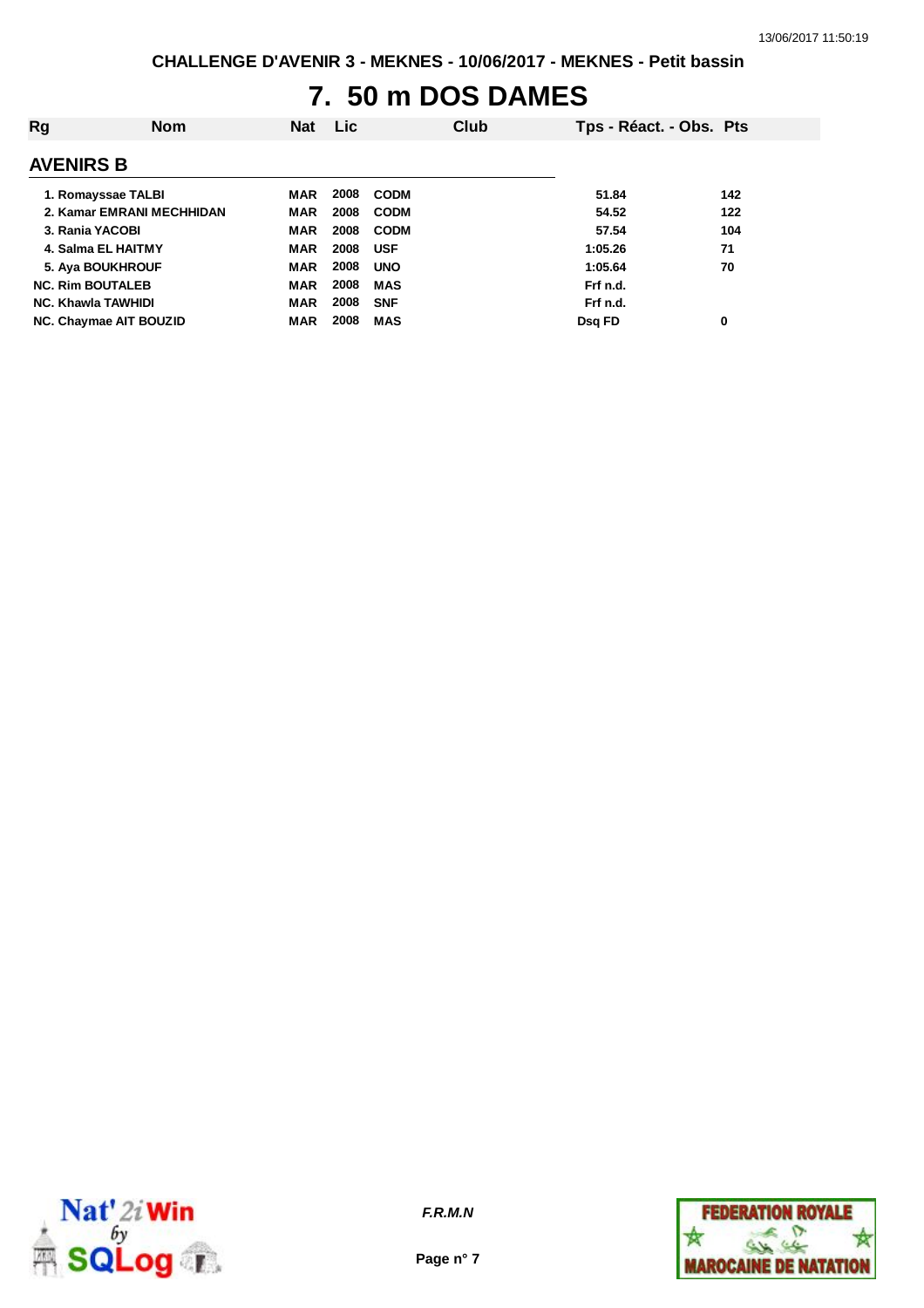### **8. 50 m DOS MESSIEURS**

| Rg                           | Nom | Nat        | <b>Lic</b> |             | Club | Tps - Réact. - Obs. Pts |     |
|------------------------------|-----|------------|------------|-------------|------|-------------------------|-----|
| <b>AVENIRS B</b>             |     |            |            |             |      |                         |     |
| 1. Hicham AZIZ ALAOUI        |     | <b>MAR</b> | 2008       | <b>CODM</b> |      | 44.77                   | 154 |
| 2. Ahmed EL HARRAK           |     | <b>MAR</b> | 2008       | <b>CODM</b> |      | 45.69                   | 145 |
| 3. Haitam LAAMIRI            |     | <b>MAR</b> | 2008       | <b>CODM</b> |      | 45.90                   | 143 |
| 4. Mohamed Amine TOUITA      |     | <b>MAR</b> | 2008       | <b>CODM</b> |      | 46.05                   | 142 |
| 5. Mohammed Anas DAKIR       |     | <b>MAR</b> | 2008       | <b>USF</b>  |      | 50.31                   | 109 |
| 6. Mehdi MHAMMEDI ALAOUI     |     | <b>MAR</b> | 2008       | <b>DNF</b>  |      | 50.72                   | 106 |
| 7. Mohaamed Zouhir MOUFADDAL |     | <b>MAR</b> | 2008       | <b>UNO</b>  |      | 51.63                   | 100 |
| 8. Ibrahim DEQQAOUI          |     | <b>MAR</b> | 2008       | <b>USF</b>  |      | 51.98                   | 98  |
| 9. Rayan RHALOUSSI           |     | MAR        | 2008       | U.S.O       |      | 53.67                   | 89  |
| 10. Mohammed AHMIDDOUCHE     |     | <b>MAR</b> | 2008       | <b>CODM</b> |      | 55.63                   | 80  |
| 11. Ismail MOUTIA            |     | <b>MAR</b> | 2008       | <b>USF</b>  |      | 56.66                   | 76  |
| 12. Abdelghani BOUYAHYAOUI   |     | <b>MAR</b> | 2008       | <b>CODM</b> |      | 59.05                   | 67  |
| 13. Hamza SQUALI KADIMI      |     | <b>MAR</b> | 2008       | <b>USF</b>  |      | 1:00.57                 | 62  |
| <b>NC. Ali STILI</b>         |     | <b>MAR</b> | 2008       | U.S.O       |      | Dsq VI                  | 0   |



**Page n° 8**

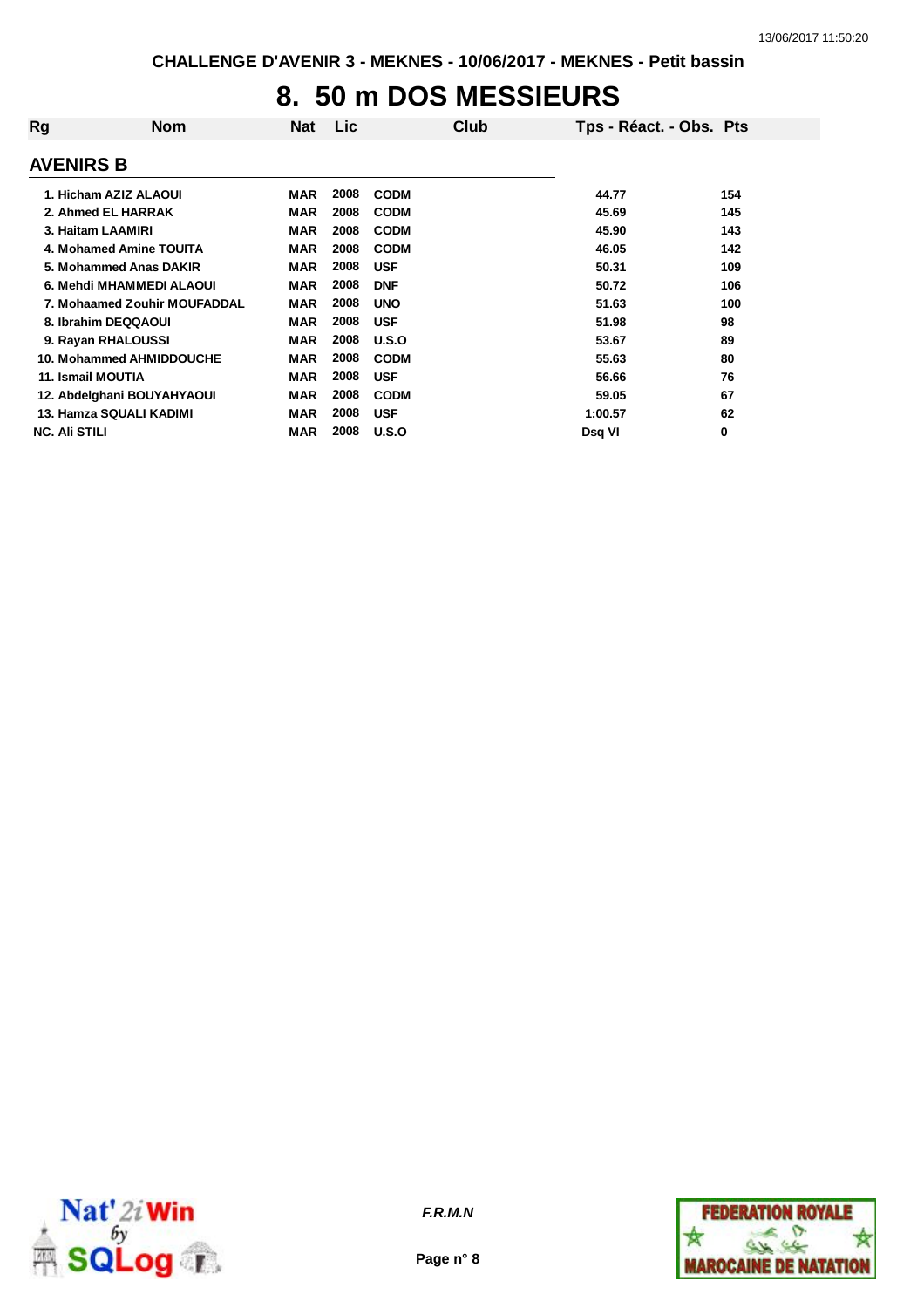#### **9. 25 m BRASSE DAMES**

| Rg | <b>Nom</b>                  | <b>Nat</b> | Lic  |             | <b>Club</b> | Tps - Réact. - Obs. Pts |   |
|----|-----------------------------|------------|------|-------------|-------------|-------------------------|---|
|    | <b>AVENIRS A</b>            |            |      |             |             |                         |   |
|    | 1. Khaoula BOALLAL          | <b>MAR</b> | 2009 | <b>CODM</b> |             | 25.48                   | 0 |
|    | 2. Inass MASMOUDI           | <b>MAR</b> | 2009 | <b>CODM</b> |             | 25.78                   | 0 |
|    | 3. Alae EL BOURAQADI        | <b>MAR</b> | 2009 | <b>CAT</b>  |             | 27.03                   | 0 |
|    | 4. Malak KADRI              | <b>MAR</b> | 2009 | <b>SNF</b>  |             | 27.09                   | 0 |
|    | 5. Kenza BARAKA             | <b>MAR</b> | 2009 | <b>CODM</b> |             | 27.38                   | 0 |
|    | 6. Hidaya ESSABIR           | <b>MAR</b> | 2009 | <b>USF</b>  |             | 27.79                   | 0 |
|    | 7. Khadija JEDOUANE         | <b>MAR</b> | 2009 | <b>CODM</b> |             | 27.88                   | 0 |
|    | 8. Alae SELLAKH             | <b>MAR</b> | 2009 | <b>MCO</b>  |             | 27.91                   | 0 |
|    | 9. Salma KHARKHACH          | <b>MAR</b> | 2009 | <b>USF</b>  |             | 28.25                   | 0 |
|    | 10. Hafsa ELBOUHASSANI      | <b>MAR</b> | 2009 | <b>CODM</b> |             | 28.38                   | 0 |
|    | 11. Hajar NAOUI             | <b>MAR</b> | 2009 | <b>SNF</b>  |             | 29.35                   | 0 |
|    | 12. Aya KOJMANE             | <b>MAR</b> | 2010 | <b>CODM</b> |             | 29.44                   | 0 |
|    | 13. Safia HARCHA            | <b>MAR</b> | 2010 | <b>CODM</b> |             | 29.83                   | 0 |
|    | <b>14. Hiba BOUGARSSA</b>   | <b>MAR</b> | 2009 | <b>CODM</b> |             | 29.91                   | 0 |
|    | <b>15. Yasmine KHASSAL</b>  | <b>MAR</b> | 2009 | <b>USF</b>  |             | 30.28                   | 0 |
|    | 16. Sara BELMEKKI           | <b>MAR</b> | 2009 | <b>CODM</b> |             | 31.14                   | 0 |
|    | 17. Nada BADIS              | <b>MAR</b> | 2010 | <b>SNF</b>  |             | 31.64                   | 0 |
|    | 17. Sirine BOUHEZZA         | <b>MAR</b> | 2009 | <b>SNF</b>  |             | 31.64                   | 0 |
|    | <b>17. Mouna FAHFOUHI</b>   | <b>MAR</b> | 2009 | <b>SNF</b>  |             | 31.64                   | 0 |
|    | 20. Kenza BOUZAROUATA       | <b>MAR</b> | 2009 | <b>CODM</b> |             | 33.30                   | 0 |
|    | 21. Sara SAIDI              | <b>MAR</b> | 2010 | <b>SNF</b>  |             | 34.58                   | 0 |
|    | 22. Ghita BENABDEJLIL       | <b>MAR</b> | 2009 | <b>USF</b>  |             | 35.32                   | 0 |
|    | 23. Ghita KADRI             | <b>MAR</b> | 2010 | <b>SNF</b>  |             | 36.12                   | 0 |
|    | 24. Rinade LAKHAL           | <b>MAR</b> | 2009 | <b>ABN</b>  |             | 38.53                   | 0 |
|    | <b>NC. Chada EL HANAFI</b>  | <b>MAR</b> | 2010 | <b>CAT</b>  |             | Frf n.d.                |   |
|    | <b>NC. Meryem AGAZANAI</b>  | <b>MAR</b> | 2009 | <b>CODM</b> |             | Frf n.d.                |   |
|    | <b>NC. Ferdaws MILOUDI</b>  | <b>MAR</b> | 2009 | <b>CODM</b> |             | Dsq FD                  | 0 |
|    | NC. Maryam MOUDDEN          | <b>MAR</b> | 2009 | <b>CODM</b> |             | Dsq FD                  | 0 |
|    | <b>NC. Chaimae BELRHITI</b> | <b>MAR</b> | 2009 | <b>CODM</b> |             | Dsq NI                  | 0 |



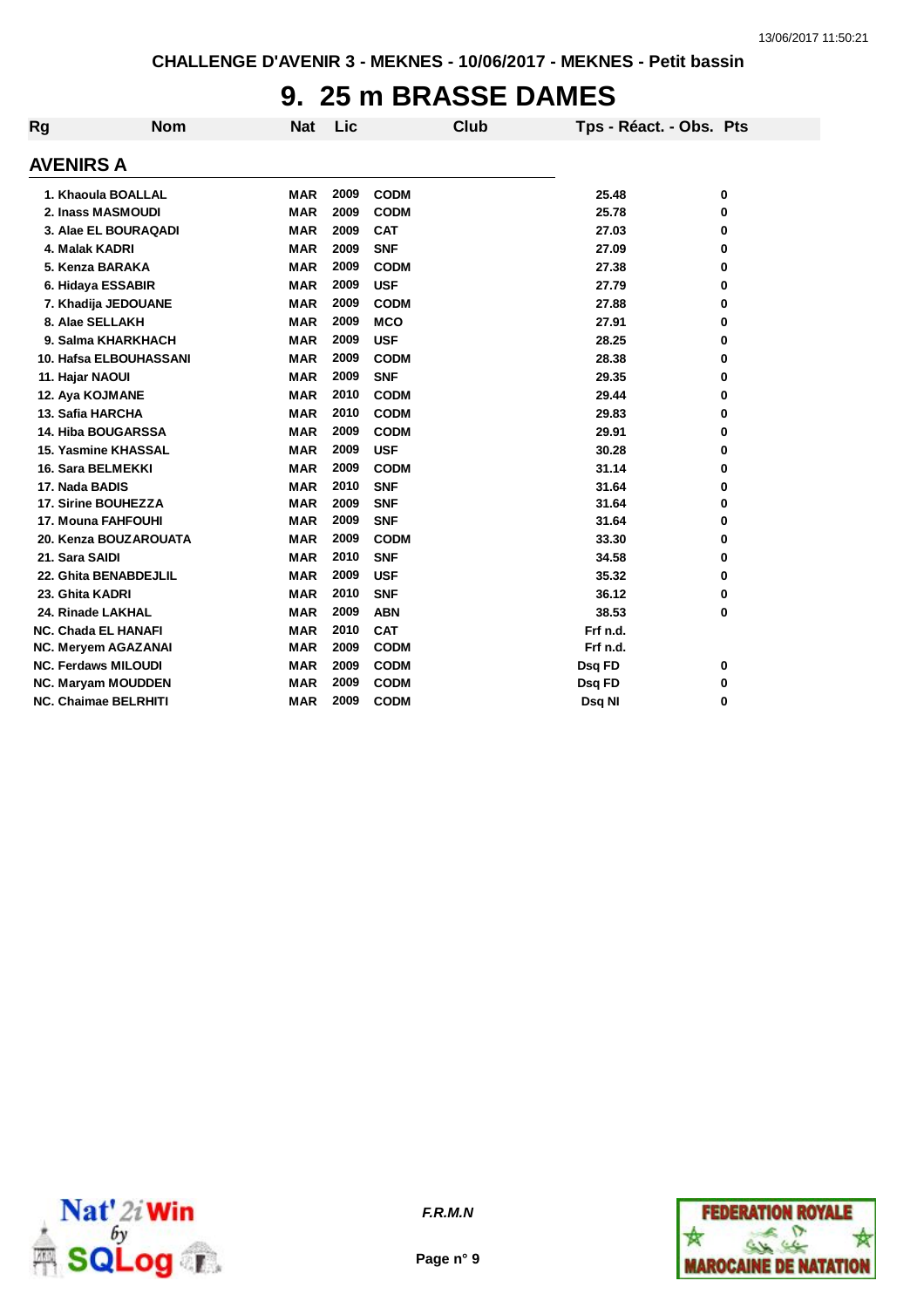## **10. 25 m BRASSE MESSIEURS**

| Rg                 | <b>Nom</b>                       | Nat        | Lic  | Club        | Tps - Réact. - Obs. Pts |   |
|--------------------|----------------------------------|------------|------|-------------|-------------------------|---|
| <b>AVENIRS A</b>   |                                  |            |      |             |                         |   |
|                    | 1. Akram TLEMCANI                | <b>MAR</b> | 2009 | <b>DNF</b>  | 22.38                   | 0 |
|                    | 2. Abderrahmane BADOUH           | <b>MAR</b> | 2009 | <b>CODM</b> | 23.26                   | 0 |
| 3. Imad IDRISSI    |                                  | <b>MAR</b> | 2009 | <b>CODM</b> | 25.60                   | 0 |
| 4. Imran STILI     |                                  | <b>MAR</b> | 2009 | U.S.O       | 26.45                   | 0 |
|                    | 5. Mohamed Taha ADNANE           | <b>MAR</b> | 2009 | <b>CODM</b> | 27.13                   | 0 |
|                    | 6. Mohamed Tajeddine LARHLIMI    | <b>MAR</b> | 2009 | <b>CODM</b> | 28.32                   | 0 |
| 7. Khalil HAJJI    |                                  | <b>MAR</b> | 2009 | <b>ABN</b>  | 29.80                   | 0 |
|                    | 7. Adnane LAALEJ                 | <b>MAR</b> | 2010 | <b>CODM</b> | 29.80                   | 0 |
|                    | 9. Diae Eddine EL BINANI         | <b>MAR</b> | 2010 | <b>SNF</b>  | 32.38                   | 0 |
|                    | 10. Salah Eddine CARI            | <b>MAR</b> | 2009 | <b>SNF</b>  | 32.78                   | 0 |
|                    | 11. Mohammed ELOUALI             | <b>MAR</b> | 2010 | <b>UNO</b>  | 33.80                   | 0 |
|                    | <b>12. Amine BOUGHALEB</b>       | <b>MAR</b> | 2010 | <b>SNF</b>  | 34.16                   | 0 |
|                    | 13. Mohamed OUALI                | <b>MAR</b> | 2009 | <b>CAT</b>  | 37.73                   | 0 |
|                    | <b>NC. Mohammed EL AIRAQI</b>    | <b>MAR</b> | 2009 | <b>SNF</b>  | Frf n.d.                |   |
| NC. Yahya ELAIRAQI |                                  | <b>MAR</b> | 2009 | <b>SNF</b>  | Frf n.d.                |   |
|                    | <b>NC. Mohamed Taha LAZZOUZI</b> | <b>MAR</b> | 2009 | <b>ABN</b>  | Dsq FD                  | 0 |
|                    | <b>NC. Yahya BENJILALI</b>       | <b>MAR</b> | 2009 | <b>CAT</b>  | Disqual.                | 0 |



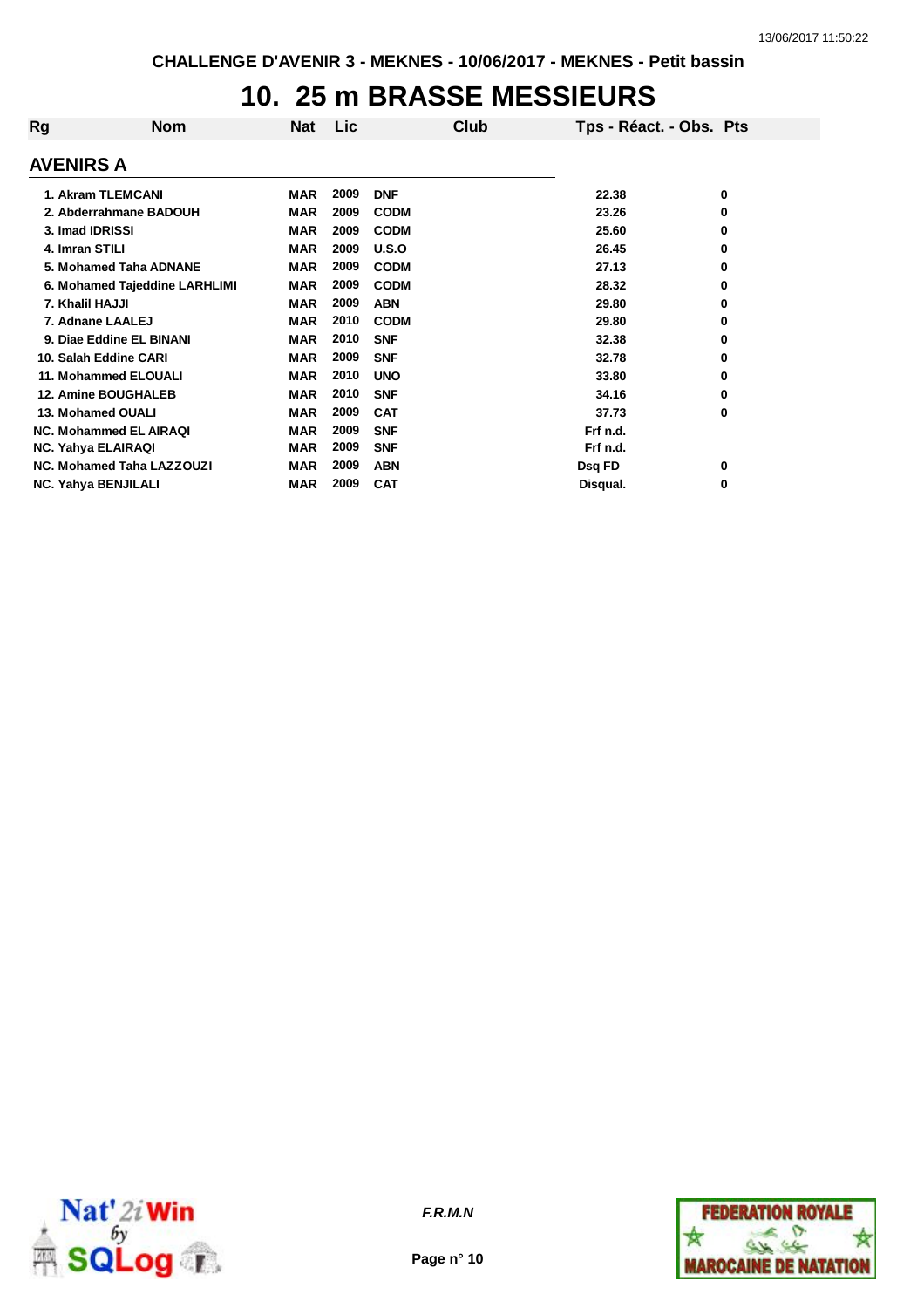### **11. 50 m BRASSE DAMES**

| Rg | <b>Nom</b>                        | <b>Nat</b> | Lic  | Club        | Tps - Réact. - Obs. Pts |     |
|----|-----------------------------------|------------|------|-------------|-------------------------|-----|
|    | <b>AVENIRS B</b>                  |            |      |             |                         |     |
|    | 1. Hiba BOUARGANE                 | <b>MAR</b> | 2008 | <b>CODM</b> | 52.38                   | 184 |
|    | 2. Aya DAICHA                     | <b>MAR</b> | 2008 | <b>CODM</b> | 53.59                   | 172 |
|    | 3. Malak ISMAILI                  | <b>MAR</b> | 2008 | <b>CODM</b> | 53.84                   | 170 |
|    | 4. Houda ESSONNI                  | <b>MAR</b> | 2008 | <b>CODM</b> | 56.36                   | 148 |
|    | 5. Rim ELMOUNE                    | <b>MAR</b> | 2008 | <b>CODM</b> | 56.52                   | 147 |
|    | 6. Rim NAMIRI                     | <b>MAR</b> | 2008 | <b>CODM</b> | 56.64                   | 146 |
|    | 7. Alae LEZREK                    | <b>MAR</b> | 2008 | <b>CODM</b> | 56.88                   | 144 |
|    | 8. Maroua OUENZAR                 | <b>MAR</b> | 2008 | <b>USF</b>  | 57.16                   | 142 |
|    | 9. Lina TABERKANT                 | <b>MAR</b> | 2008 | <b>SNF</b>  | 59.27                   | 127 |
|    | 10. Maryam BENMOUMEN              | <b>MAR</b> | 2008 | <b>CODM</b> | 59.91                   | 123 |
|    | 11. Nouha BOUYACOUB               | <b>MAR</b> | 2008 | <b>CODM</b> | 1:00.19                 | 121 |
|    | 12. Maryam ELHAOUAT               | <b>MAR</b> | 2008 | <b>SNF</b>  | 1:00.68                 | 118 |
|    | 13. Lilia EL HAYAL                | <b>MAR</b> | 2008 | A.C.N.T     | 1:03.07                 | 105 |
|    | 14. Maroua TOUZANI                | <b>MAR</b> | 2008 | <b>SNF</b>  | 1:07.05                 | 88  |
|    | 15. Nada LOUDIYI                  | <b>MAR</b> | 2008 | A.C.N.T     | 1:09.83                 | 78  |
|    | 16. Meryem DAKNI                  | <b>MAR</b> | 2008 | <b>USF</b>  | 1:10.36                 | 76  |
|    | 17. Zaynab FADILA                 | <b>MAR</b> | 2008 | <b>SNF</b>  | 1:11.72                 | 72  |
|    | 18. Aya EL ACHAB                  | <b>MAR</b> | 2008 | <b>ABN</b>  | 1:11.85                 | 71  |
|    | <b>19. Kamar EMRANI MECHHIDAN</b> | <b>MAR</b> | 2008 | <b>CODM</b> | 1:14.16                 | 65  |
|    | 20. Marwa BOUZAWIT                | <b>MAR</b> | 2008 | <b>CAT</b>  | 1:14.20                 | 65  |
|    | <b>NC. Romayssae TALBI</b>        | <b>MAR</b> | 2008 | <b>CODM</b> | Dsq FD                  | 0   |
|    | <b>NC. Naoual EL KAMYA</b>        | <b>MAR</b> | 2008 | <b>SNF</b>  | Dsq VI                  | 0   |
|    | NC. Fatima Zahrae BENMOUSSA       | <b>MAR</b> | 2008 | <b>SNF</b>  | Dsq VI                  | 0   |
|    | <b>NC. Asmae MALIKI</b>           | <b>MAR</b> | 2008 | <b>SNF</b>  | Dsq VI                  | 0   |
|    |                                   |            |      |             |                         |     |



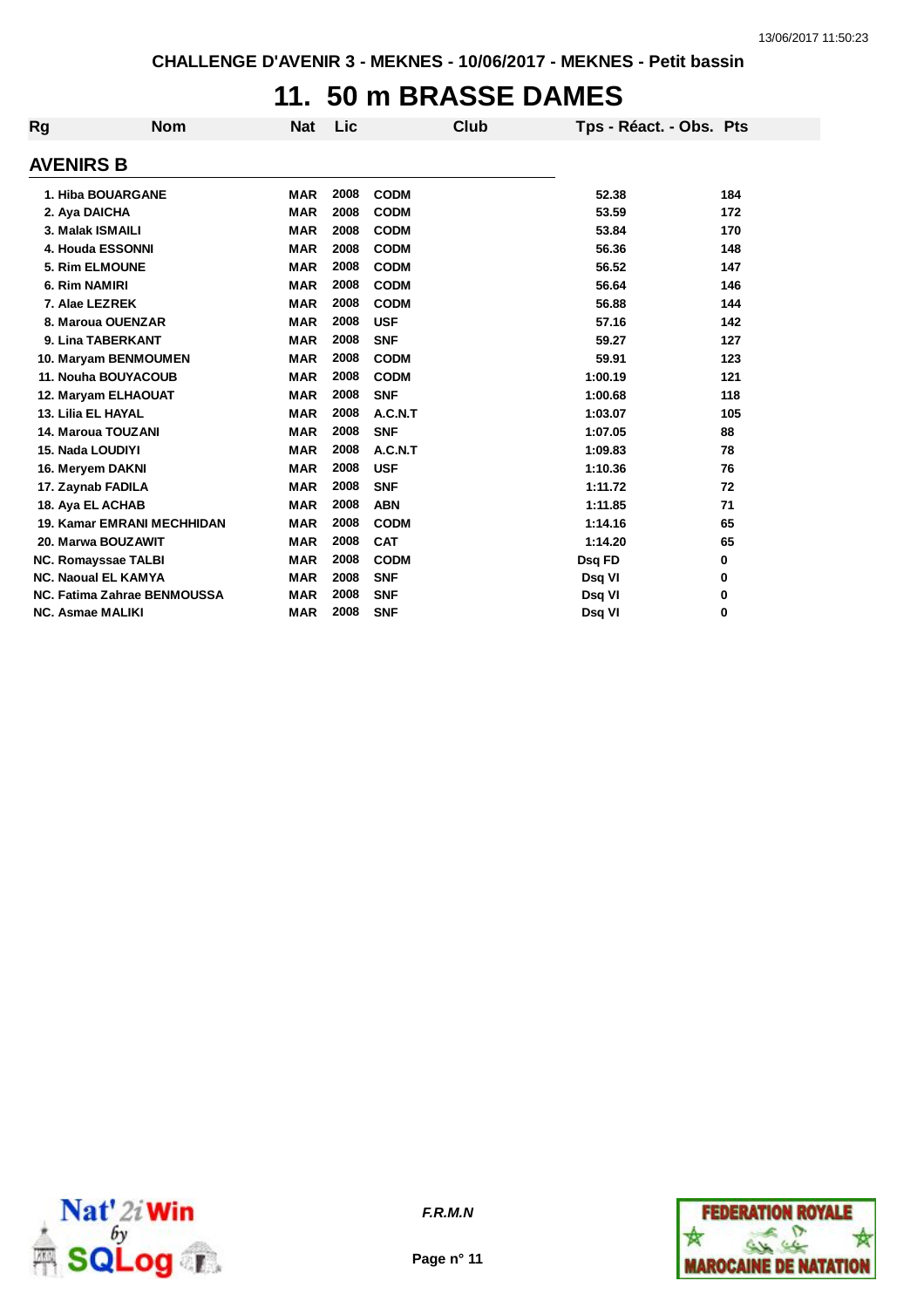## **12. 50 m BRASSE MESSIEURS**

| Rg               | <b>Nom</b>                       | Nat        | <b>Lic</b> | Club        | Tps - Réact. - Obs. Pts |     |
|------------------|----------------------------------|------------|------------|-------------|-------------------------|-----|
| <b>AVENIRS B</b> |                                  |            |            |             |                         |     |
|                  | 1. Ayman LEMRANI                 | MAR        | 2008       | <b>CODM</b> | 51.73                   | 137 |
|                  | 2. Othmane RHZAL                 | <b>MAR</b> | 2008       | <b>UNO</b>  | 53.39                   | 124 |
|                  | 3. Zakariae OUBAD                | <b>MAR</b> | 2008       | <b>CODM</b> | 54.58                   | 116 |
|                  | 4. Mehdi MHAMMEDI ALAOUI         | <b>MAR</b> | 2008       | <b>DNF</b>  | 56.15                   | 107 |
|                  | 5. Yassine CHEKKORI              | <b>MAR</b> | 2008       | <b>SNF</b>  | 56.66                   | 104 |
|                  | 6. Mohamed Amine ELMRANI         | <b>MAR</b> | 2008       | <b>CODM</b> | 57.05                   | 102 |
|                  | 7. Akram ECHCHARIF               | <b>MAR</b> | 2008       | <b>CODM</b> | 57.14                   | 101 |
| 8. Jad NAJI      |                                  | <b>MAR</b> | 2008       | <b>CODM</b> | 59.00                   | 92  |
|                  | 9. lyyad LAAMARTI                | MAR        | 2008       | <b>CODM</b> | 1:01.58                 | 81  |
|                  | 10. Mossaab BERRAHOUANI          | <b>MAR</b> | 2008       | <b>CODM</b> | 1:02.95                 | 76  |
| 11. Islam RAMI   |                                  | <b>MAR</b> | 2008       | <b>SNF</b>  | 1:03.31                 | 74  |
|                  | 12. Alae Eddine CHEBAT           | MAR        | 2008       | <b>SNF</b>  | 1:03.55                 | 73  |
|                  | 13. Mohammed AHMIDDOUCHE         | MAR        | 2008       | <b>CODM</b> | 1:03.59                 | 73  |
|                  | <b>14. Abdennour LAKHAL</b>      | <b>MAR</b> | 2008       | <b>CODM</b> | 1:07.88                 | 60  |
|                  | NC. Mohamed Jad QARQACH          | <b>MAR</b> | 2008       | <b>CAT</b>  | Frf n.d.                |     |
|                  | NC. Mohamed Imad BEN HAMOU       | MAR        | 2008       | A.C.N.T     | Dsq FD                  | 0   |
|                  | <b>NC. Mohamed Taha BENTALEB</b> | MAR        | 2008       | <b>CODM</b> | Dsq FD                  | 0   |
|                  | NC. Mohamed Amine FEKKAR         | MAR        | 2008       | <b>CAT</b>  | Dsq VI                  | 0   |



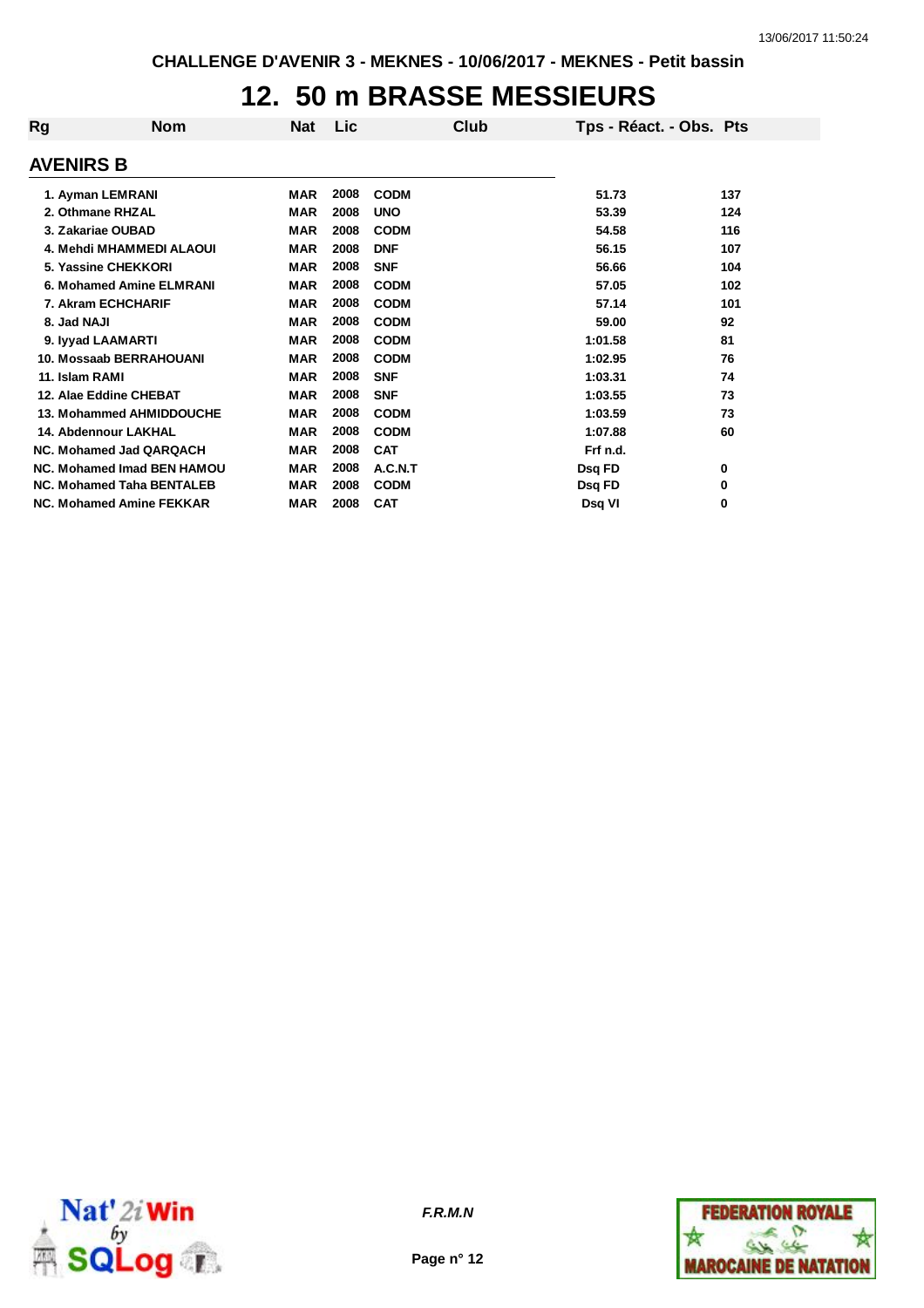## **13. 25 m NAGE LIBRE DAMES**

| Rg | <b>Nom</b>                | <b>Nat</b> | Lic  | Club        | Tps - Réact. - Obs. Pts |   |
|----|---------------------------|------------|------|-------------|-------------------------|---|
|    | <b>AVENIRS A</b>          |            |      |             |                         |   |
|    | 1. Malak KADRI            | <b>MAR</b> | 2009 | <b>SNF</b>  | 19.03                   | 0 |
|    | 2. Salma KHARKHACH        | <b>MAR</b> | 2009 | <b>USF</b>  | 19.49                   | 0 |
|    | 3. Khaoula BOALLAL        | <b>MAR</b> | 2009 | <b>CODM</b> | 20.07                   | 0 |
|    | 4. Youssra BARRADA        | <b>MAR</b> | 2009 | <b>USF</b>  | 20.69                   | 0 |
|    | 5. Safia HARCHA           | <b>MAR</b> | 2010 | <b>CODM</b> | 21.38                   | 0 |
|    | 6. Zaynab Aesha ZOUITEN   | <b>MAR</b> | 2009 | <b>MAS</b>  | 21.41                   | 0 |
|    | 7. Manar HAMZIA           | <b>MAR</b> | 2009 | <b>CODM</b> | 22.45                   | 0 |
|    | 7. Hajar AMRAOUI          | <b>MAR</b> | 2009 | <b>MCO</b>  | 22.45                   | 0 |
|    | 7. Alae SELLAKH           | <b>MAR</b> | 2009 | <b>MCO</b>  | 22.45                   | 0 |
|    | 7. Yasmine KHASSAL        | <b>MAR</b> | 2009 | <b>USF</b>  | 22.45                   | 0 |
|    | 11. Sara BELMEKKI         | <b>MAR</b> | 2009 | <b>CODM</b> | 22.62                   | 0 |
|    | 12. Mouna FAHFOUHI        | <b>MAR</b> | 2009 | <b>SNF</b>  | 22.88                   | 0 |
|    | 13. Nada BADIS            | <b>MAR</b> | 2010 | <b>SNF</b>  | 24.21                   | 0 |
|    | 14. Sara ZAKRI            | <b>MAR</b> | 2009 | <b>USF</b>  | 24.38                   | 0 |
|    | <b>15. Rihab GUETTAB</b>  | <b>MAR</b> | 2009 | <b>USF</b>  | 24.53                   | 0 |
|    | 16. Hajar NAOUI           | <b>MAR</b> | 2009 | <b>SNF</b>  | 24.55                   | 0 |
|    | 17. Sirine BOUHEZZA       | <b>MAR</b> | 2009 | <b>SNF</b>  | 24.56                   | 0 |
|    | 18. Sara SAIDI            | <b>MAR</b> | 2010 | <b>SNF</b>  | 24.79                   | 0 |
|    | 19. Aya BOUHALI           | <b>MAR</b> | 2009 | <b>USF</b>  | 24.90                   | 0 |
|    | 20. Rahma Inas AYACH      | <b>MAR</b> | 2010 | <b>CAT</b>  | 26.25                   | 0 |
|    | 21. Ghita KADRI           | <b>MAR</b> | 2010 | <b>SNF</b>  | 26.59                   | 0 |
|    | 22. Hidaya ESSABIR        | <b>MAR</b> | 2009 | <b>USF</b>  | 27.18                   | 0 |
|    | 23. Majdouline KBIRI      | <b>MAR</b> | 2009 | <b>CODM</b> | 27.48                   | 0 |
|    | 24. Sirine ELYOUSFI       | <b>MAR</b> | 2009 | <b>CODM</b> | 27.98                   | 0 |
|    | 25. Alae EL BOURAQADI     | <b>MAR</b> | 2009 | <b>CAT</b>  | 28.50                   | 0 |
|    | 26. Nada GUEMMI           | <b>MAR</b> | 2010 | <b>UNO</b>  | 28.91                   | 0 |
|    | 27. Jana NASSIRI          | <b>MAR</b> | 2010 | <b>UNO</b>  | 30.44                   | 0 |
|    | <b>NC. Wiam BOUKHNIAF</b> | <b>MAR</b> | 2009 | <b>SNF</b>  | Frf n.d.                |   |
|    | <b>NC. Firdaous HAOUI</b> | <b>MAR</b> | 2009 | <b>SNF</b>  | Frf n.d.                |   |



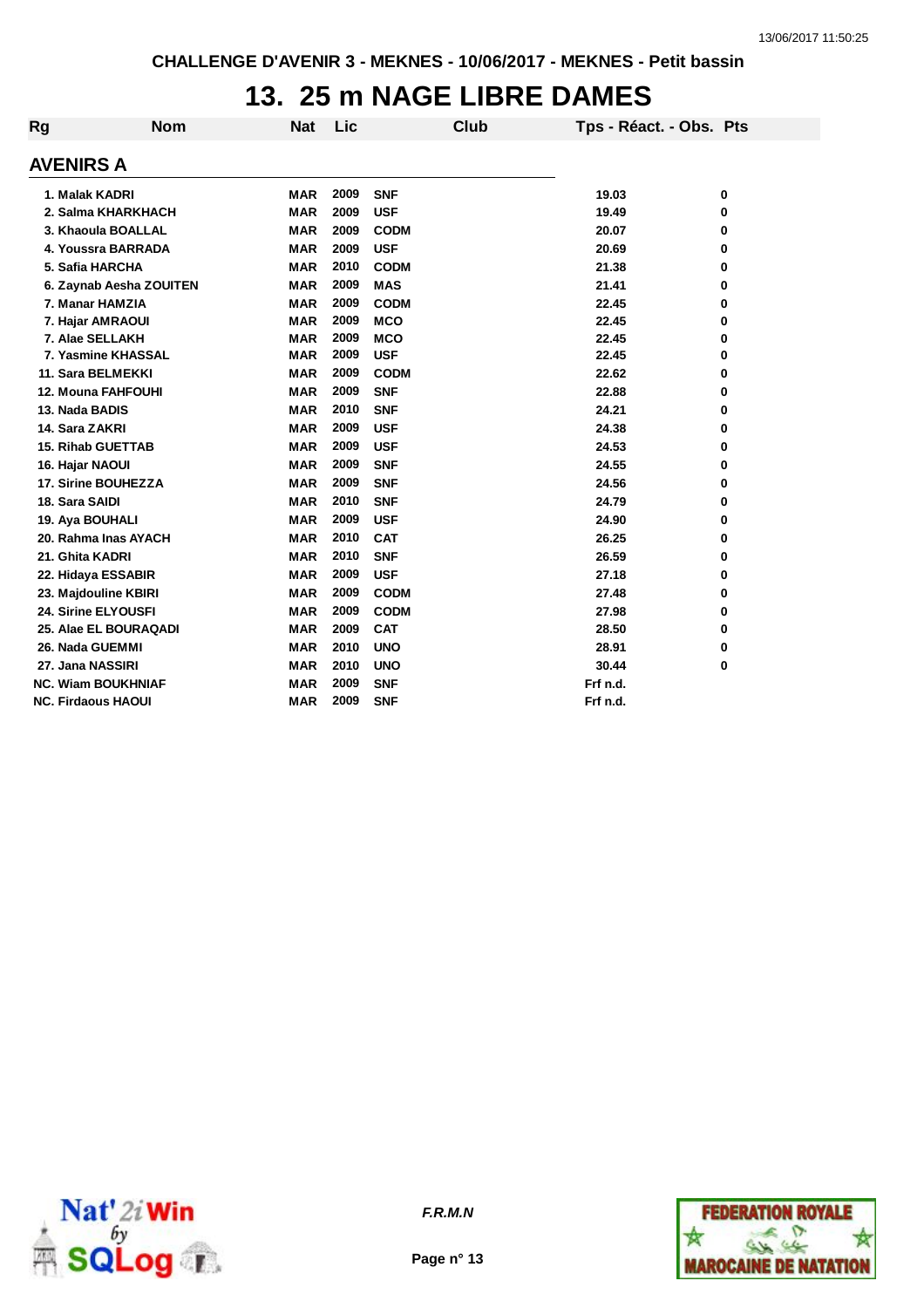## **14. 25 m NAGE LIBRE MESSIEURS**

| <b>Rg</b>             | <b>Nom</b>                    | Nat        | Lic  | Club        | Tps - Réact. - Obs. Pts |   |
|-----------------------|-------------------------------|------------|------|-------------|-------------------------|---|
| <b>AVENIRS A</b>      |                               |            |      |             |                         |   |
|                       | 1. Akram TLEMCANI             | <b>MAR</b> | 2009 | <b>DNF</b>  | 18.03                   | 0 |
|                       | 2. Abderrahmane BADOUH        | <b>MAR</b> | 2009 | <b>CODM</b> | 18.30                   | 0 |
|                       | 3. Mohamed Adam HAMMANI       | <b>MAR</b> | 2009 | <b>UNO</b>  | 19.61                   | 0 |
| 4. Imran STILI        |                               | <b>MAR</b> | 2009 | U.S.O       | 19.75                   | 0 |
|                       | 5. Houssam AYOUNI             | <b>MAR</b> | 2009 | <b>CODM</b> | 20.34                   |   |
|                       |                               |            | 2010 |             |                         | 0 |
|                       | 6. Mohammed ELOUALI           | <b>MAR</b> |      | <b>UNO</b>  | 23.84                   | 0 |
|                       | 7. Nadem JEROUNDI             | <b>MAR</b> | 2010 | <b>DNF</b>  | 23.97                   | 0 |
|                       | 8. Amine BOUGHALEB            | <b>MAR</b> | 2010 | <b>SNF</b>  | 24.05                   | 0 |
|                       | 9. Diae Eddine EL BINANI      | <b>MAR</b> | 2010 | <b>SNF</b>  | 24.19                   | 0 |
|                       | 10. Mohamed OUALI             | <b>MAR</b> | 2009 | <b>CAT</b>  | 25.14                   | 0 |
|                       | 11. Yahya BENJILALI           | <b>MAR</b> | 2009 | <b>CAT</b>  | 25.70                   | 0 |
|                       | 12. Ayoub RAHALI              | <b>MAR</b> | 2010 | <b>CODM</b> | 25.91                   | 0 |
|                       | 13. Omar Houssam BENTALEB     | <b>MAR</b> | 2010 | <b>CODM</b> | 26.40                   | 0 |
|                       | 14. Mohamed Taha LAZZOUZI     | <b>MAR</b> | 2009 | <b>ABN</b>  | 26.52                   | 0 |
|                       | 15. Salah Eddine CARI         | <b>MAR</b> | 2009 | <b>SNF</b>  | 26.72                   | 0 |
|                       | 16. Mohammed HSSINOU          | <b>MAR</b> | 2009 | <b>USF</b>  | 27.38                   | 0 |
|                       | 17. Ghali FRIKECH             | <b>MAR</b> | 2010 | <b>CODM</b> | 27.73                   | 0 |
|                       | 18. Rayane TALBI              | <b>MAR</b> | 2009 | <b>CODM</b> | 29.47                   | 0 |
| 19. Khalil HAJJI      |                               | <b>MAR</b> | 2009 | <b>ABN</b>  | 30.81                   | 0 |
|                       | 20. Larbi Ziad IDBIHI         | <b>MAR</b> | 2010 | <b>UNO</b>  | 31.47                   | 0 |
|                       | 21. Saber BECHARI             | <b>MAR</b> | 2010 | A.C.N.T     | 34.13                   | 0 |
| <b>NC. Adam DAHBI</b> |                               | <b>MAR</b> | 2009 | <b>CODM</b> | Frf n.d.                |   |
|                       | <b>NC. Mohammed EL AIRAQI</b> | <b>MAR</b> | 2009 | <b>SNF</b>  | Frf n.d.                |   |
|                       | NC. Yahya ELAIRAQI            | <b>MAR</b> | 2009 | <b>SNF</b>  | Frf n.d.                |   |
|                       | <b>NC. Mohamed STILI</b>      | <b>MAR</b> | 2010 | U.S.O       | Dsq FD                  | 0 |



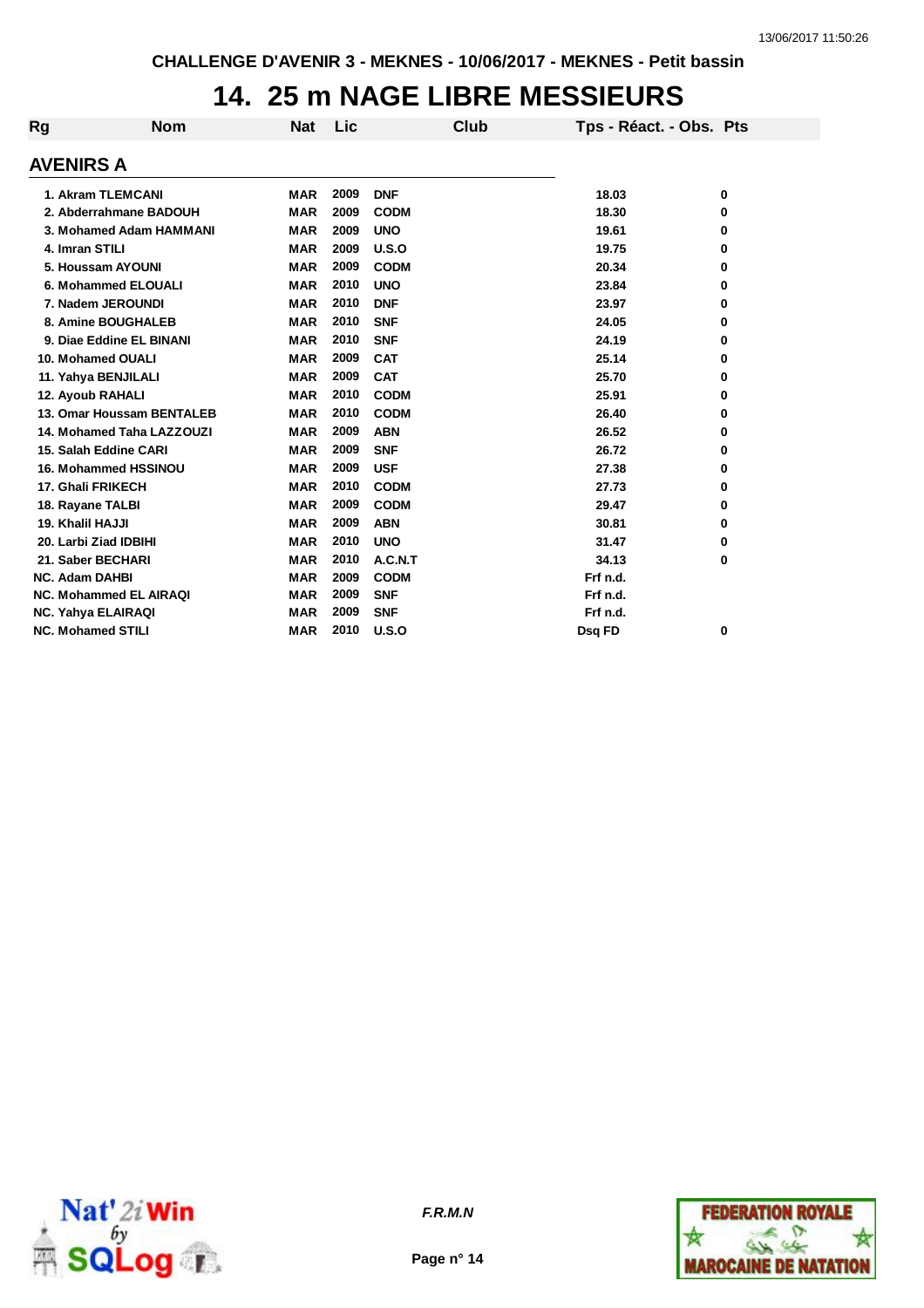## **15. 50 m NAGE LIBRE DAMES**

| Rg               | <b>Nom</b>                  | <b>Nat</b> | Lic  | Club        | Tps - Réact. - Obs. Pts |     |
|------------------|-----------------------------|------------|------|-------------|-------------------------|-----|
| <b>AVENIRS B</b> |                             |            |      |             |                         |     |
|                  | 1. Rim NAMIRI               | <b>MAR</b> | 2008 | <b>CODM</b> | 41.92                   | 181 |
|                  | 2. Hidaya LYAMANI           | <b>MAR</b> | 2008 | <b>CODM</b> | 42.41                   | 175 |
|                  | 3. Nouha BOUYACOUB          | <b>MAR</b> | 2008 | <b>CODM</b> | 42.91                   | 169 |
|                  | <b>4. Lina TABERKANT</b>    | <b>MAR</b> | 2008 | <b>SNF</b>  | 45.29                   | 143 |
|                  | 5. Maroua OUENZAR           | <b>MAR</b> | 2008 | <b>USF</b>  | 45.91                   | 138 |
|                  | 6. Alae LEZREK              | <b>MAR</b> | 2008 | <b>CODM</b> | 46.44                   | 133 |
|                  | 7. Aya DAICHA               | <b>MAR</b> | 2008 | <b>CODM</b> | 48.47                   | 117 |
|                  | 8. Rania YACOBI             | <b>MAR</b> | 2008 | <b>CODM</b> | 49.50                   | 110 |
|                  | 9. Maryam ELHAOUAT          | <b>MAR</b> | 2008 | <b>SNF</b>  | 50.84                   | 101 |
|                  | 10. Maroua TOUZANI          | <b>MAR</b> | 2008 | <b>SNF</b>  | 52.82                   | 90  |
|                  | 11. Sara EL KHABCHI         | <b>MAR</b> | 2008 | <b>DNF</b>  | 53.02                   | 89  |
|                  | 12. Chaymae AIT BOUZID      | <b>MAR</b> | 2008 | <b>MAS</b>  | 55.24                   | 79  |
|                  | 13. Salma EL HAITMY         | <b>MAR</b> | 2008 | <b>USF</b>  | 57.85                   | 69  |
|                  | 14. Zaynab FADILA           | <b>MAR</b> | 2008 | <b>SNF</b>  | 58.24                   | 67  |
|                  | <b>15. Aya BOUKHROUF</b>    | <b>MAR</b> | 2008 | <b>UNO</b>  | 58.54                   | 66  |
|                  | 16. Fatima Zahrae BENMOUSSA | <b>MAR</b> | 2008 | <b>SNF</b>  | 59.33                   | 64  |
|                  | 17. Naoual EL KAMYA         | <b>MAR</b> | 2008 | <b>SNF</b>  | 1:01.69                 | 56  |
|                  | 18. Asmae MALIKI            | <b>MAR</b> | 2008 | <b>SNF</b>  | 1:01.97                 | 56  |
|                  | 19. Meryem DAKNI            | <b>MAR</b> | 2008 | <b>USF</b>  | 1:03.38                 | 52  |
|                  | 20. Lilia EL HAYAL          | <b>MAR</b> | 2008 | A.C.N.T     | 1:09.55                 | 39  |
|                  | 21. Nada LOUDIYI            | <b>MAR</b> | 2008 | A.C.N.T     | 1:15.44                 | 31  |
|                  | <b>NC. Rim BOUTALEB</b>     | <b>MAR</b> | 2008 | <b>MAS</b>  | Frf n.d.                |     |
|                  | <b>NC. Khawla TAWHIDI</b>   | <b>MAR</b> | 2008 | <b>SNF</b>  | Frf n.d.                |     |



*F.R.M.N*